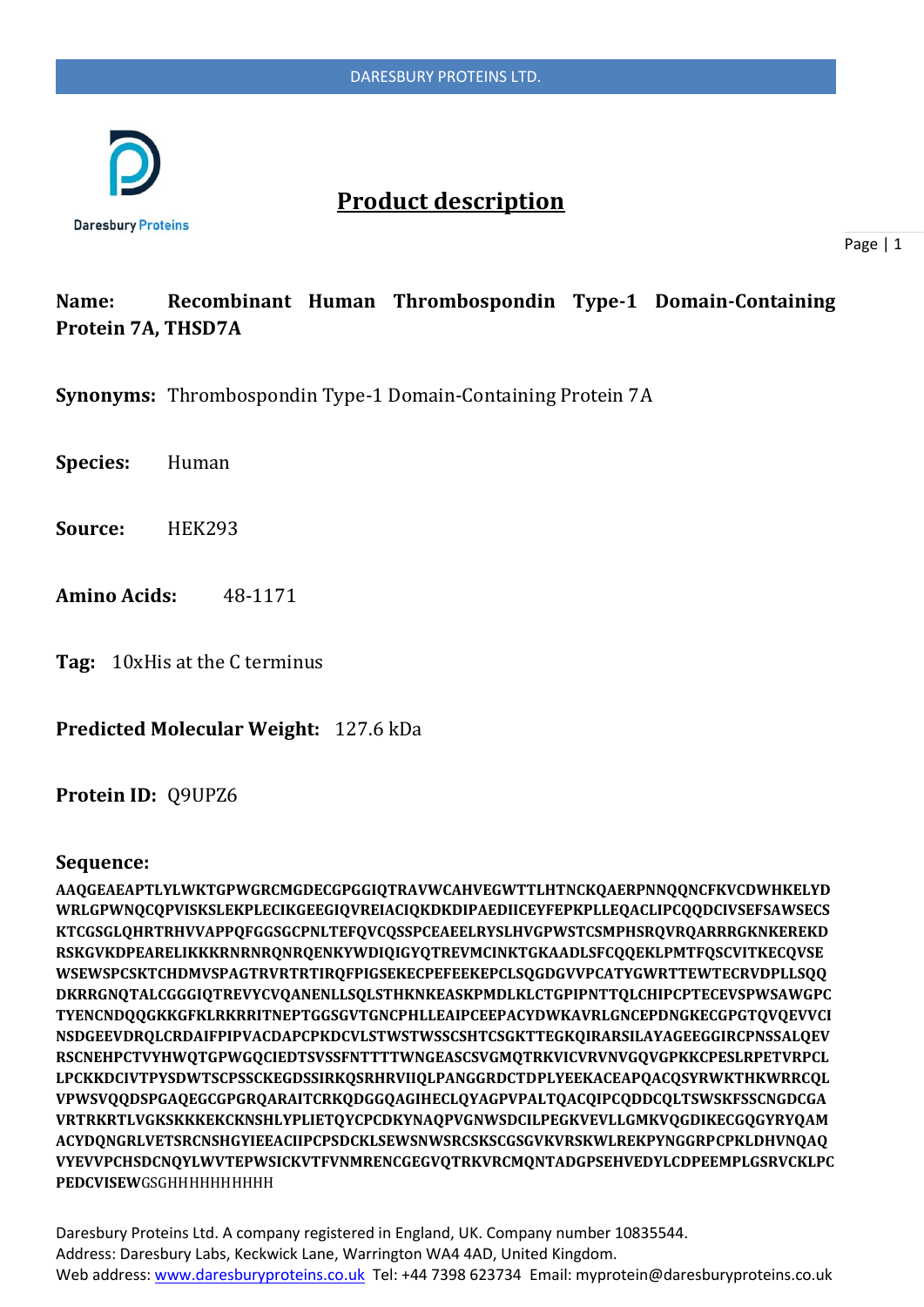# **Product specifications**

#### **Estimated Molecular Weight, SDS-PAGE:** ≈ 120 kDa

**Grade & Purity:** >95% as estimated by SDS-PAGE stained with Instant Blue Stain (Expedeon).

Page | 2



Endotoxins: Less than 0.1 ng/µg (1 IEU/µg), as measured by LAL method.

**Formulation:** PBS 20% Glycerol

### **Shipping**

Product is shipped either on dry or wet ice. Upon receipt, store at -20°C to -70°C.

### **Product application and Storage**

**Storage:** The protein should be stored at -20°C to -70°C preferably in small aliquots to avoid repeated freeze-thaw cycles.

**Stability:** At least 12 months at -20°C to -70°C and at least 1 month at 2°C to 8°C.